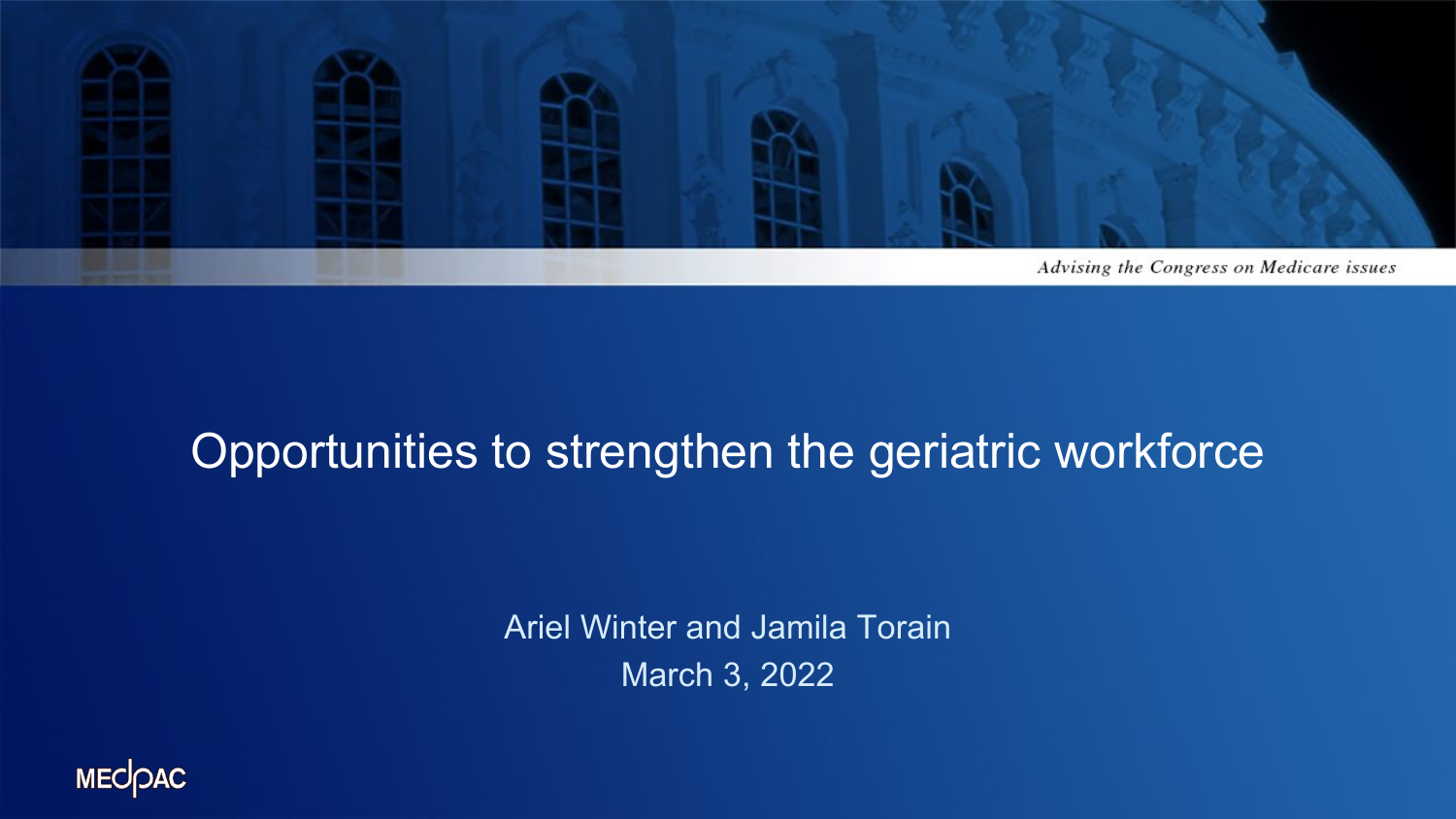# Roadmap

- **Background**
- **Geriatricians** 
	- **Number has been shrinking**
	- **Factors that influence choice of geriatric medicine**
	- Their role in health care system and practice patterns
	- Evidence of their impact on health outcomes and costs
- **Nurse practitioners and physician assistants**
- **Policy options to strengthen geriatric workforce**

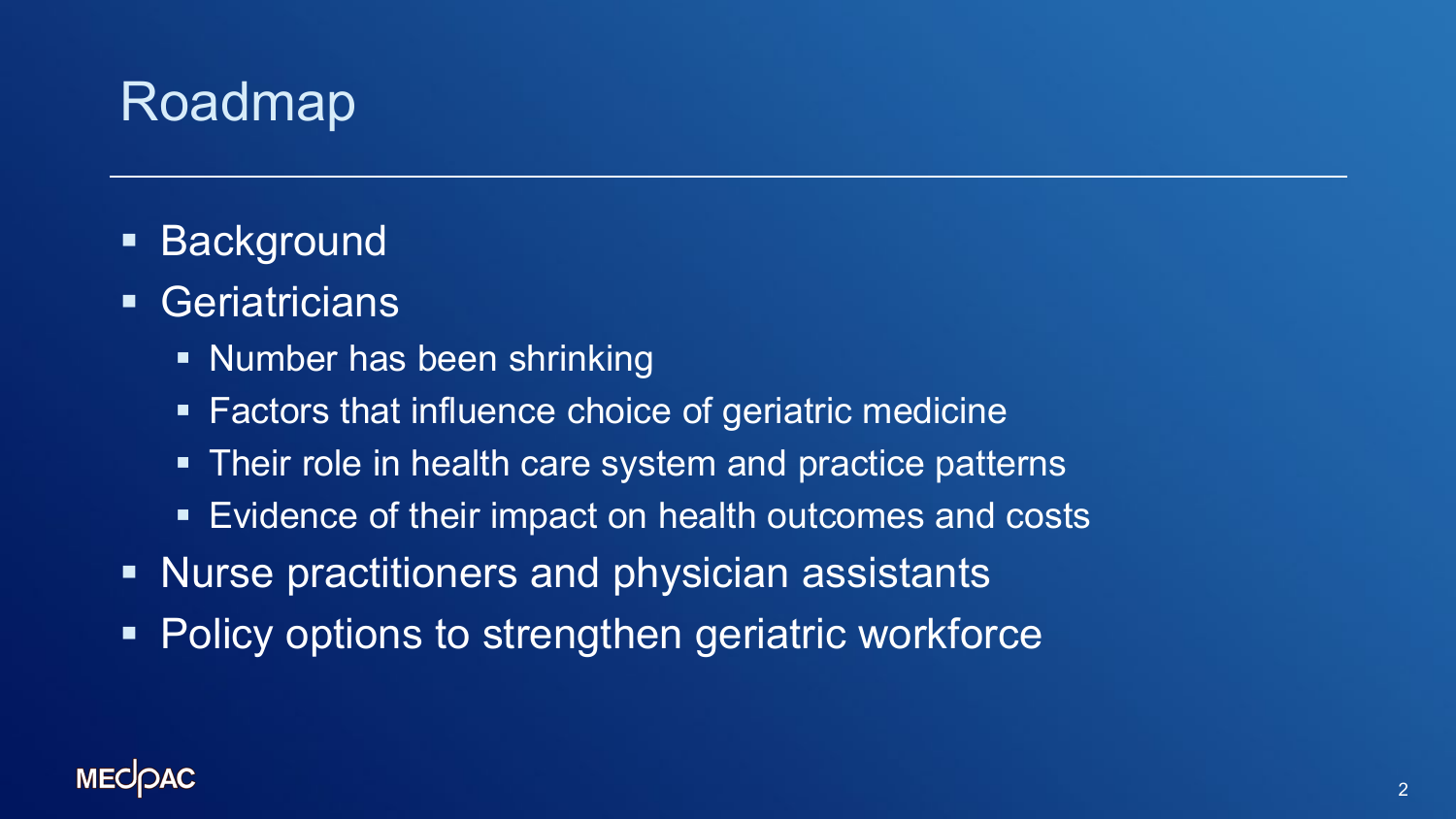

- Baby boom generation continues to age into Medicare
- Growing need for health professionals with expertise in caring for elderly patients with complex conditions
	- Geriatricians (physicians), nurse practitioners, physician assistants, nutritionists, pharmacists, social workers, psychologists, others
- To learn more about this workforce, we reviewed the literature, analyzed Medicare claims data, and conducted interviews with experts in geriatrics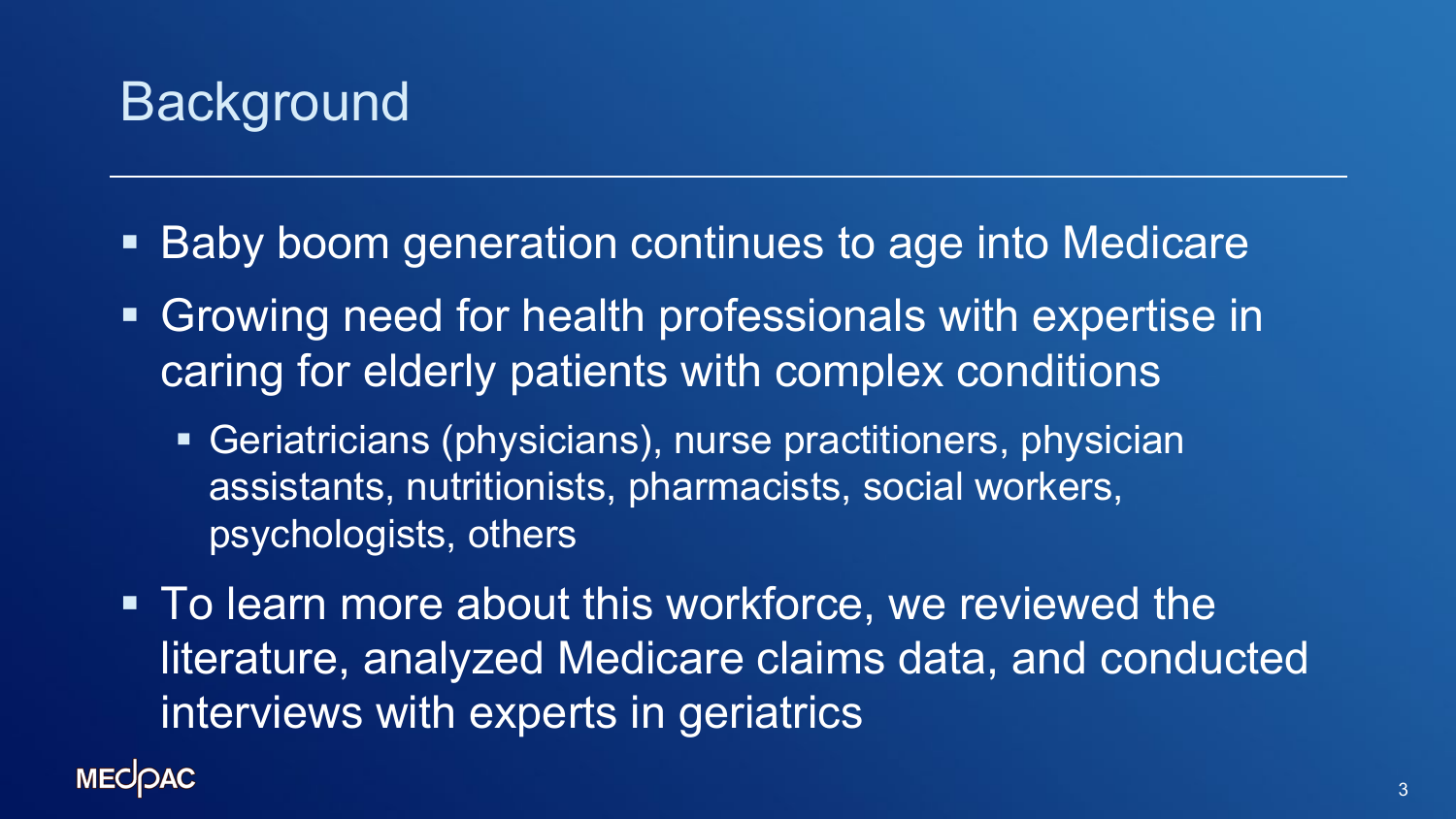## The number of geriatricians has been shrinking

- Number of geriatricians declined from ~9,000 in 1996 to ~7,000 in 2020
	- Medicare population grew from 38 million to 63 million during this time
- To specialize in geriatrics, physicians complete a 1-2 year fellowship program after residency
- Three federal programs aim to strengthen geriatrician workforce
- But only about half of geriatric fellowship positions offered each year are filled (~200 out of ~400)

**MECOAC** 

Source: American Board of Internal Medicine 2021, Alliance for Aging Research 2002, Board of Trustees 2021, National Resident Matching Program 2021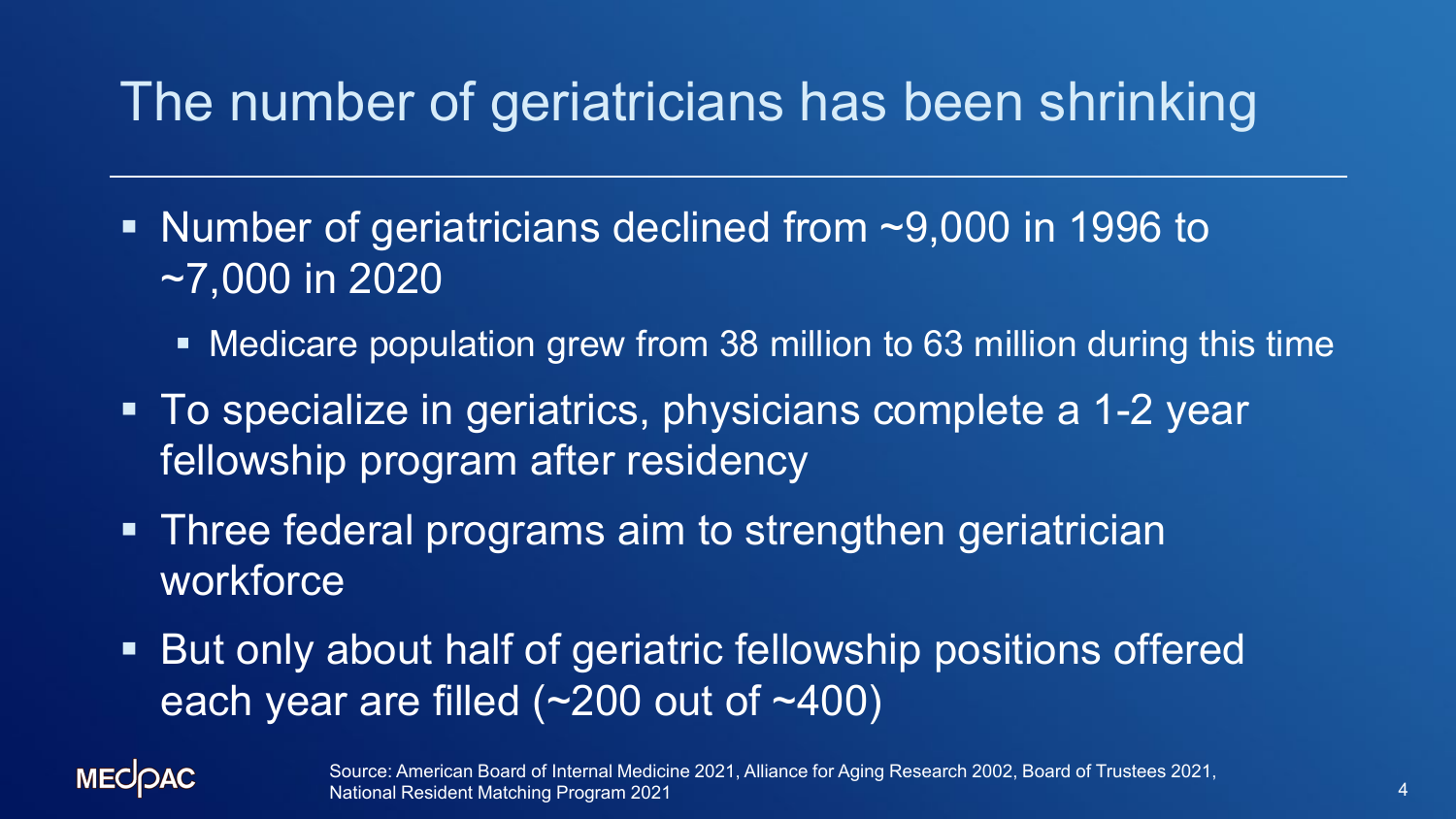# Literature describes factors that influence choice of geriatric medicine

- Factors that motivate medical students and residents to pursue geriatrics
	- Desire to fill society's need for more physicians to care for the elderly
	- **Focus on entire patient instead of organ systems**
	- **Intellectual challenge**
	- **Strong connection with an older adult in their youth**
- Reasons why many medical students are not interested in geriatrics
	- **EXTENGIO EXPOSURE TO GETALLERY CONTROLLERY MINITIES**
	- **Feel overwhelmed by the complexity of older patients**
	- **Takes too much time to assess and manage geriatric patients**
	- **Geriatricians have lower compensation than other specialties**

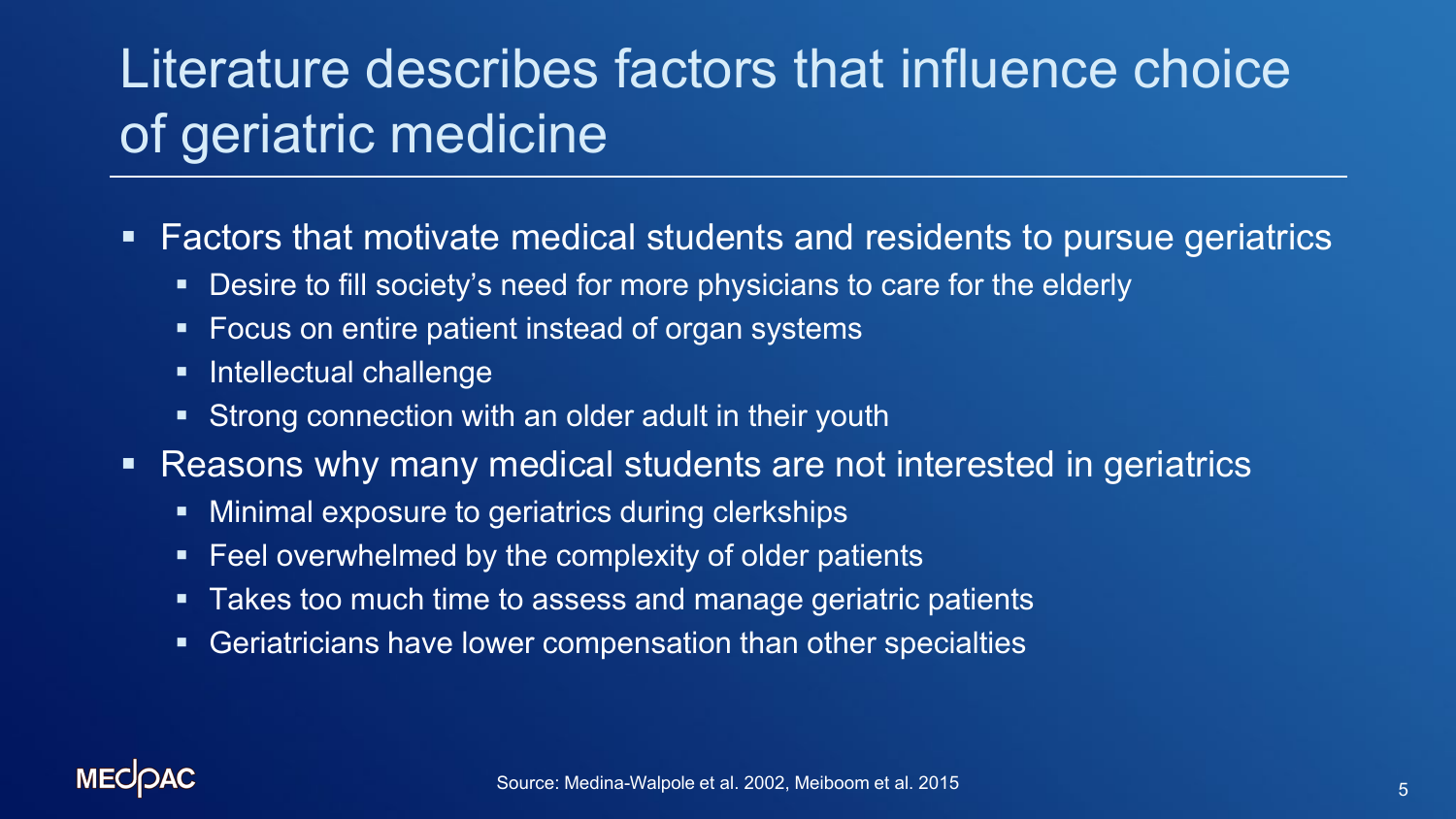### Compensation for geriatricians was lower than other primary care physicians and specialists, 2020





Note: PCPs (primary care physicians). Other PCPs include internal medicine, family medicine, and pediatrics. Data are preliminary and subject to change. Source: SullivanCotter's Physician Compensation and Productivity Survey, 2021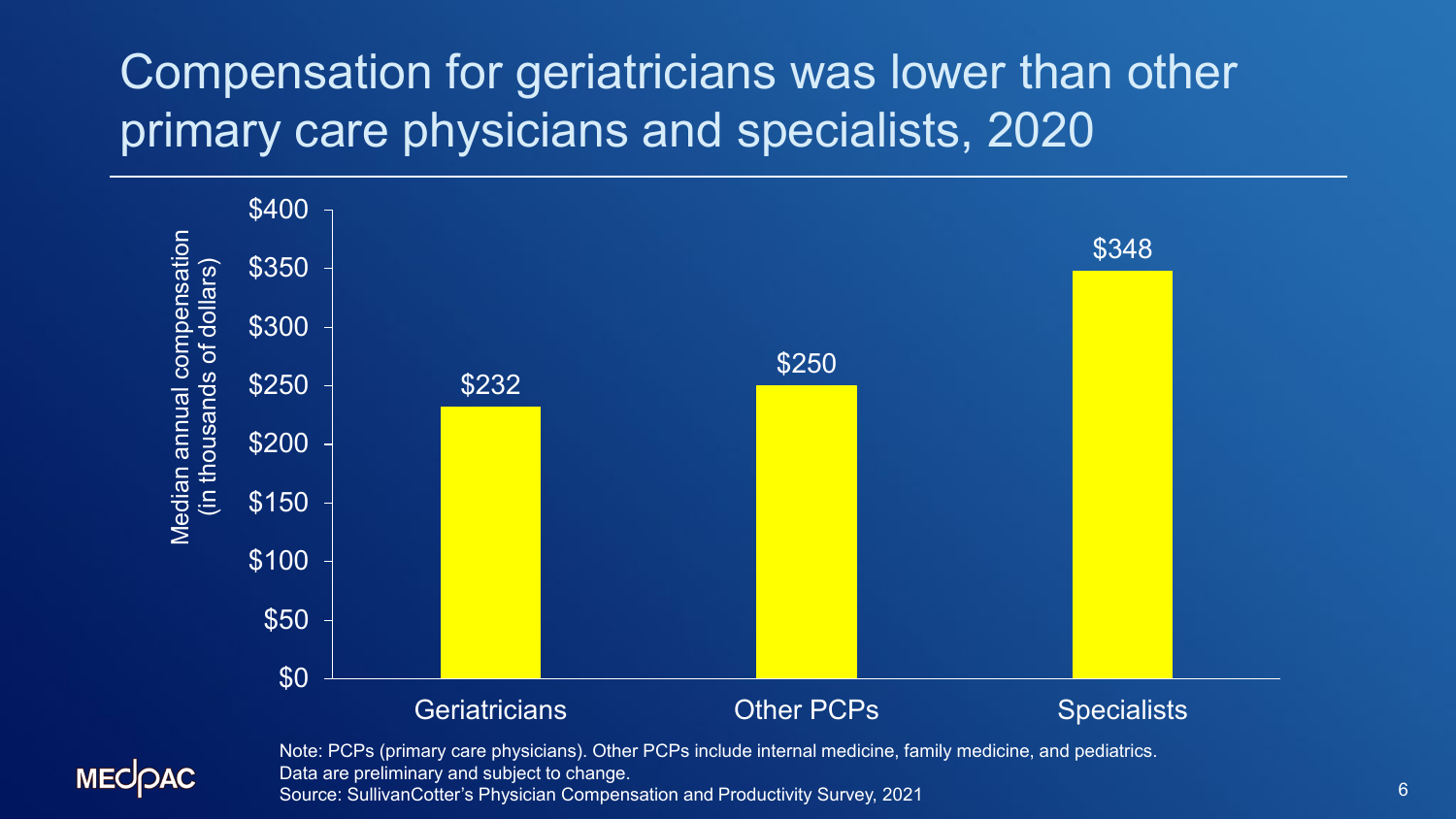# Geriatricians play a variety of roles in the health care system

#### ■ Patient care

- Provide ongoing care to a panel of patients
- Consult on other clinicians' patients
- **Train physicians**
- **Research**
- **Leadership roles in nursing homes, hospitals, health** plans, and accountable care organizations

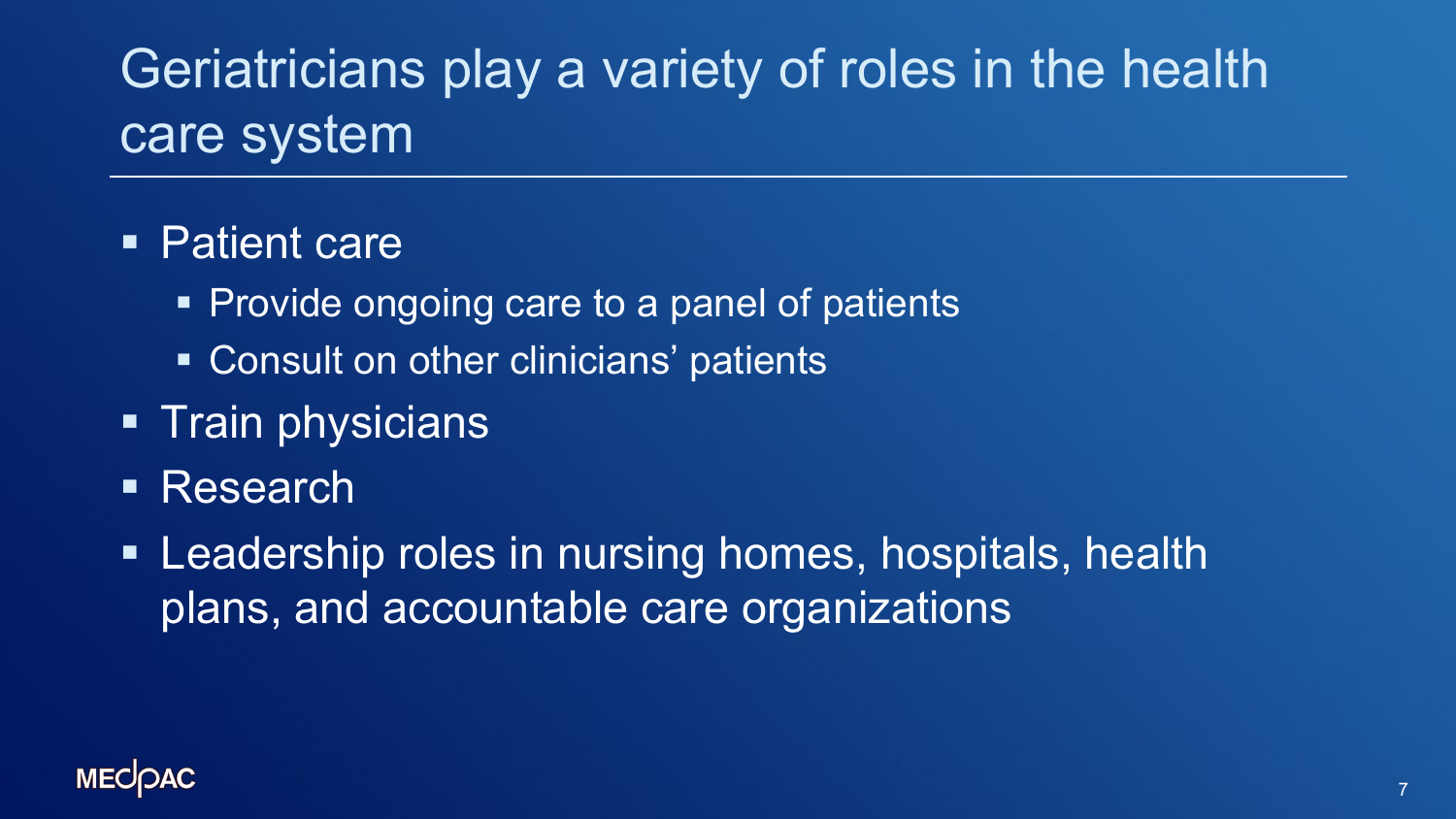Geriatricians' practice patterns differ from those of other primary care physicians

### Compared with other PCPs, geriatricians…

- Were more likely to practice in nursing facilities (and less likely to practice in offices)
- Provided care to Medicare beneficiaries who were older, had more chronic conditions, were more likely to be institutionalized
	- E.g., 30% of beneficiaries treated by geriatricians had Alzheimer's or dementia, compared with 12% of those treated by other PCPs

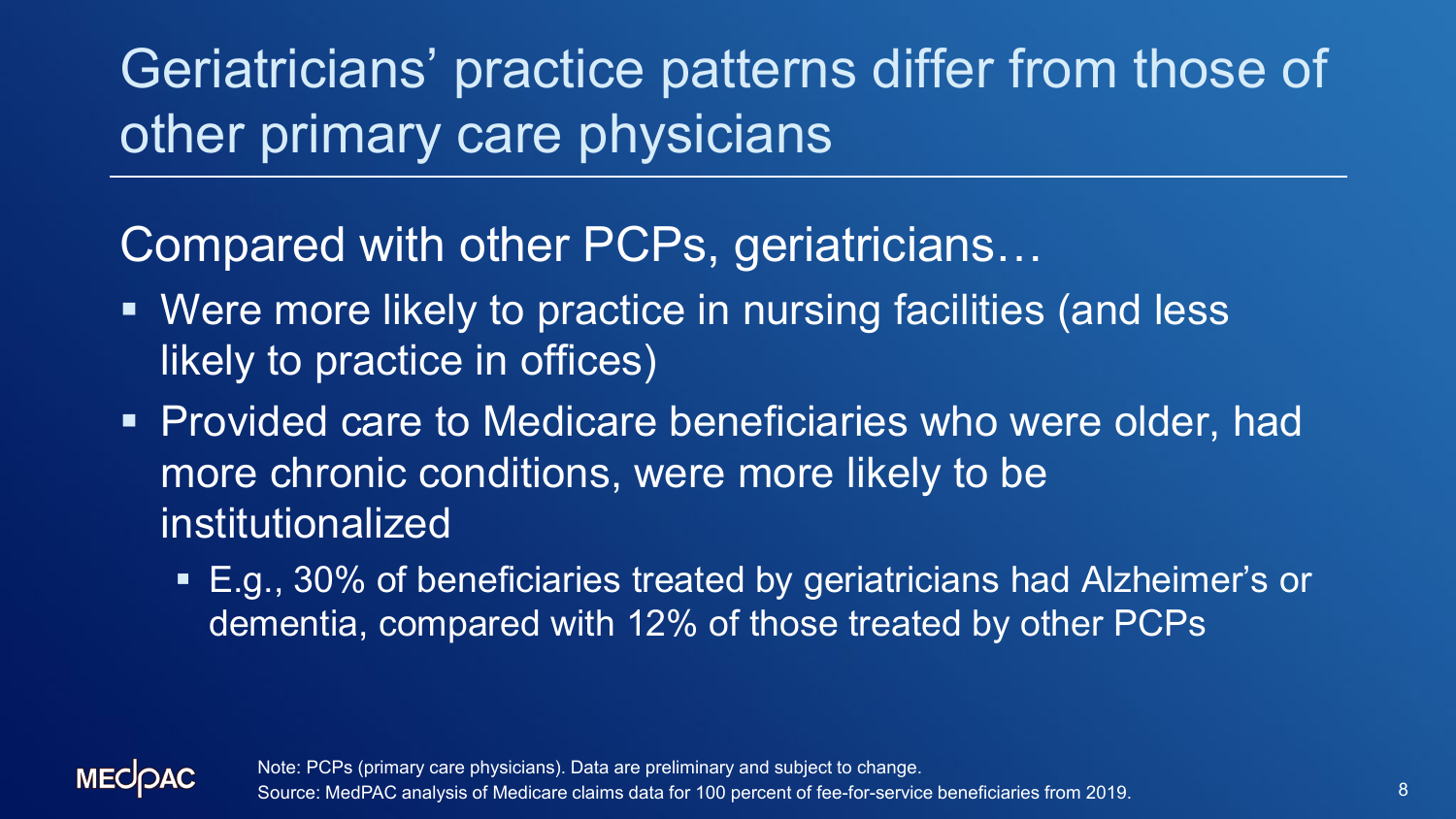# Evidence of the impact of geriatricians on health outcomes and costs

#### **Health outcomes**

- Limited, mixed evidence when geriatricians deliver *primary care*
- More studies when geriatricians *consult on patient care,* and most of them show that care is associated with improved health outcomes
	- Decreased length of stay in hospitals
	- **Fewer emergency visits**
	- **EXEC** Lower in-hospital mortality
	- **Fewer hospitalizations**
- Health care costs: Studies have found that geriatricians may *indirectly* reduce costs by de-prescribing and preventing adverse drug reactions

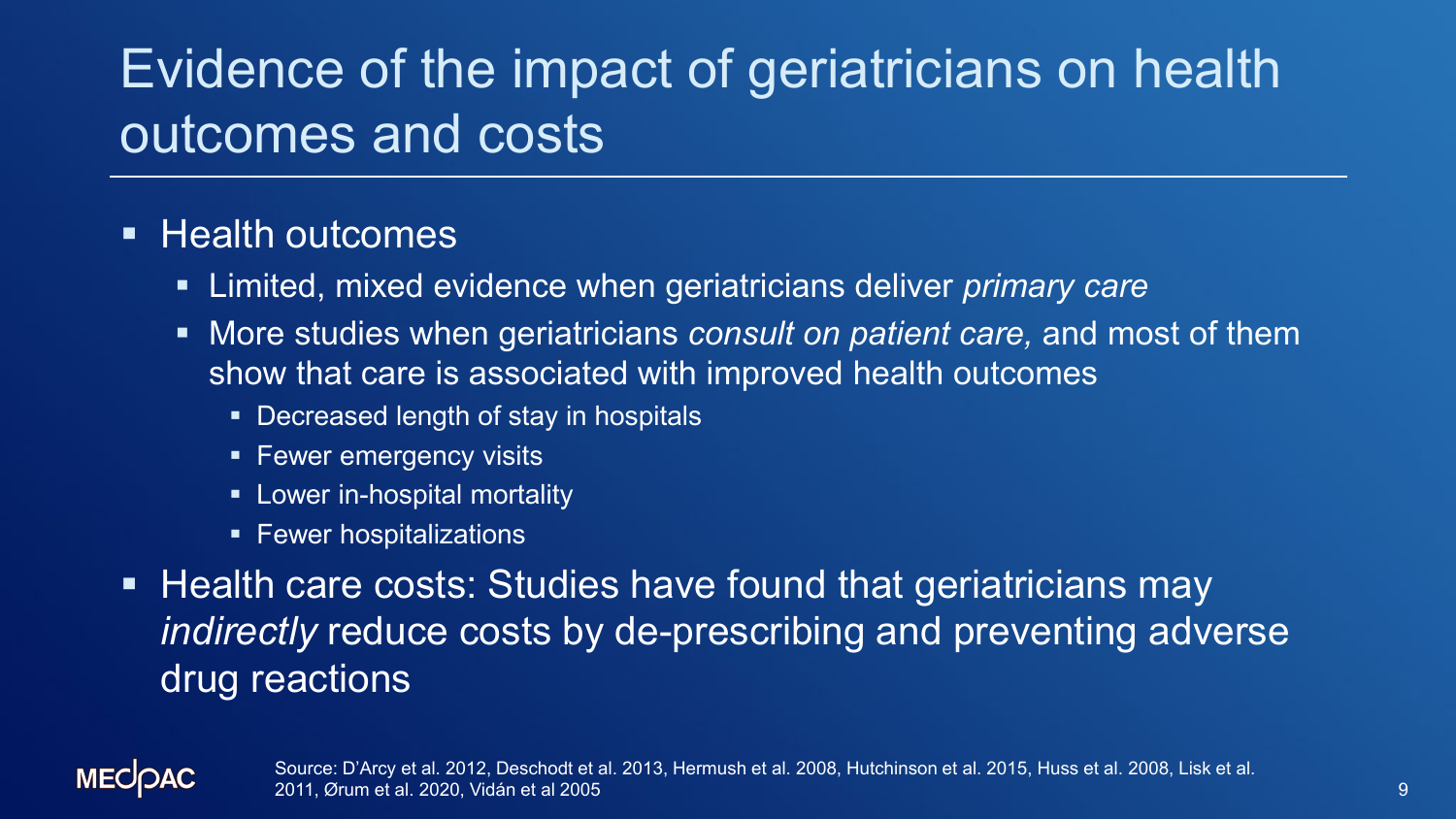Some nurse practitioners and physician assistants also focus on geriatric care

- Overall number of NPs and PAs has been growing rapidly
- **But only 3.5% of NPs said that geriatrics was their main** clinical focus area (2020)
- 0.8% of PAs said that geriatrics was their principal area of practice (2018)
- Median income for NPs and PAs who focus on geriatrics was about the same as other NPs and PAs

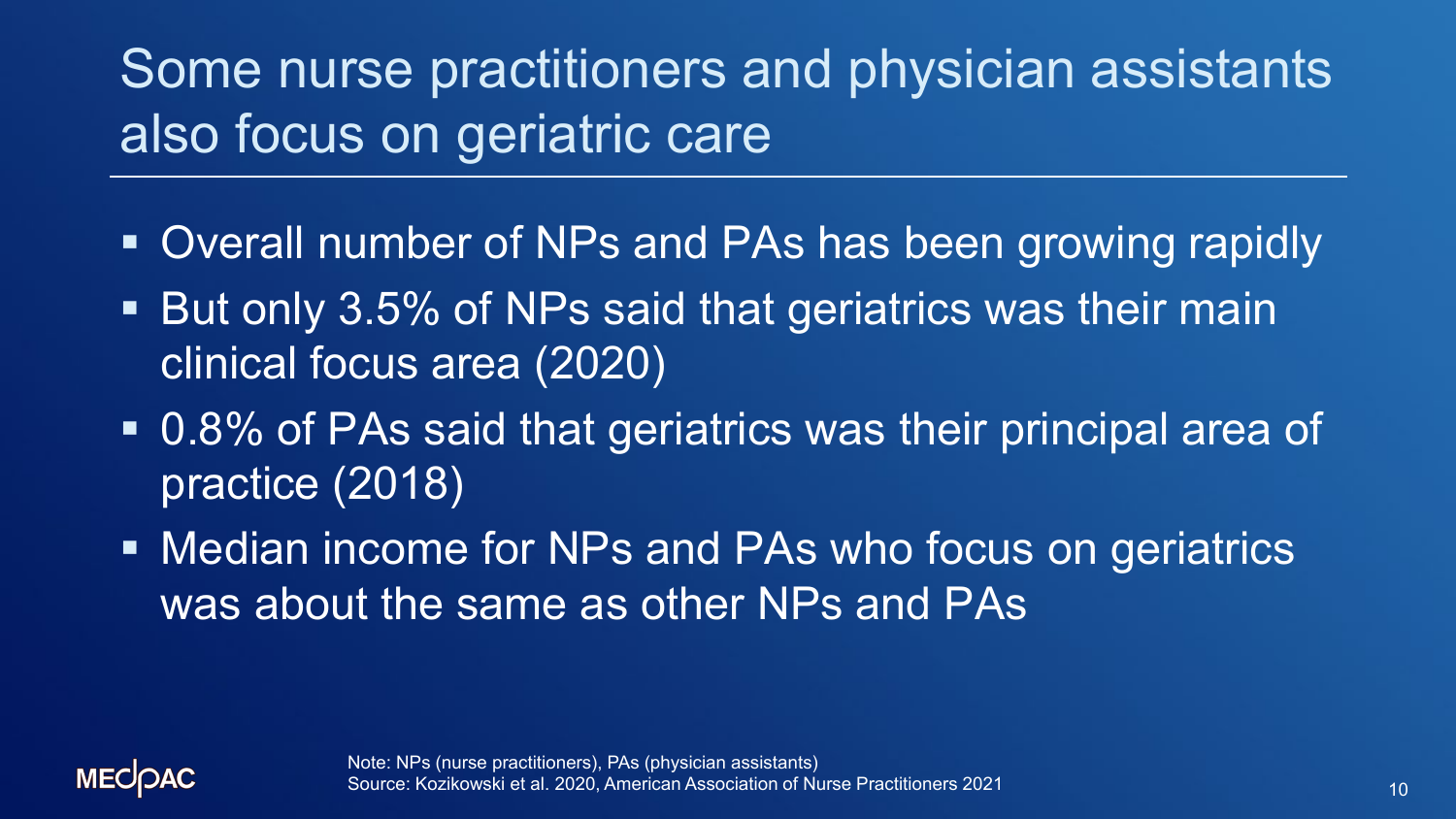# Addressing the workforce needs of a growing elderly population

- **Elderly population is growing**
- We need a health care workforce to care for them
- Geriatricians provide care to older adults with complex conditions but there are too few of them
- **If Ideas to support and expand the workforce of clinicians who care** for this population
	- **Improve payment accuracy**
	- **Increase the number of nurse practitioners and physician assistants who** focus on geriatrics
	- **Ensure that all physicians have some training in geriatrics**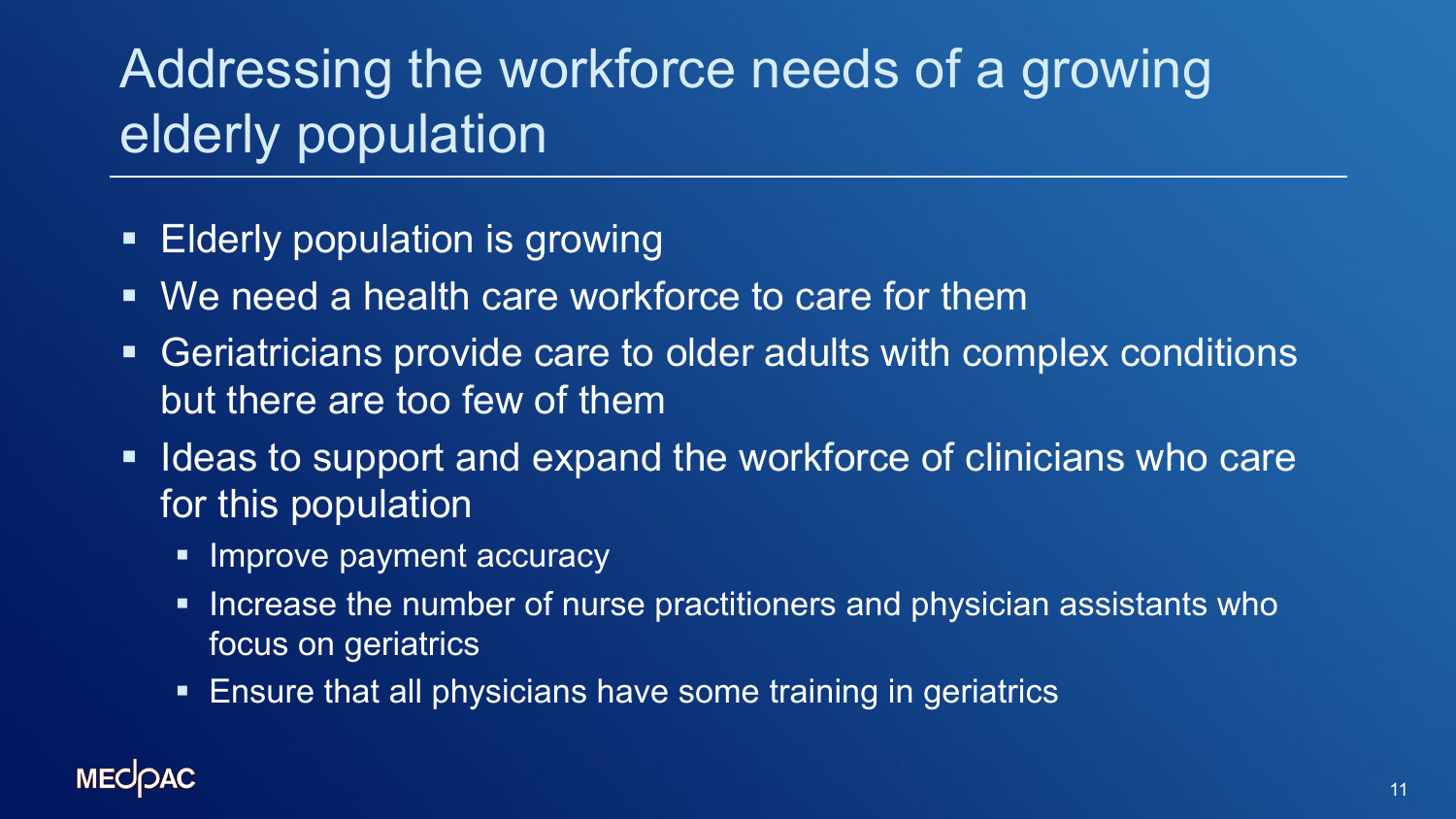# Policy option #1: Establish a new code for comprehensive geriatric assessments

- CGA: Multidisciplinary team evaluates elderly patient's physical, psychological, and functional capabilities and develops treatment plan
	- Team usually includes physician, nurse, social worker, other health professionals
- Often focuses on geriatric syndromes (e.g., cognitive impairment, trouble balancing)
- Can occur in a variety of settings
- Studies find that CGA improves health outcomes

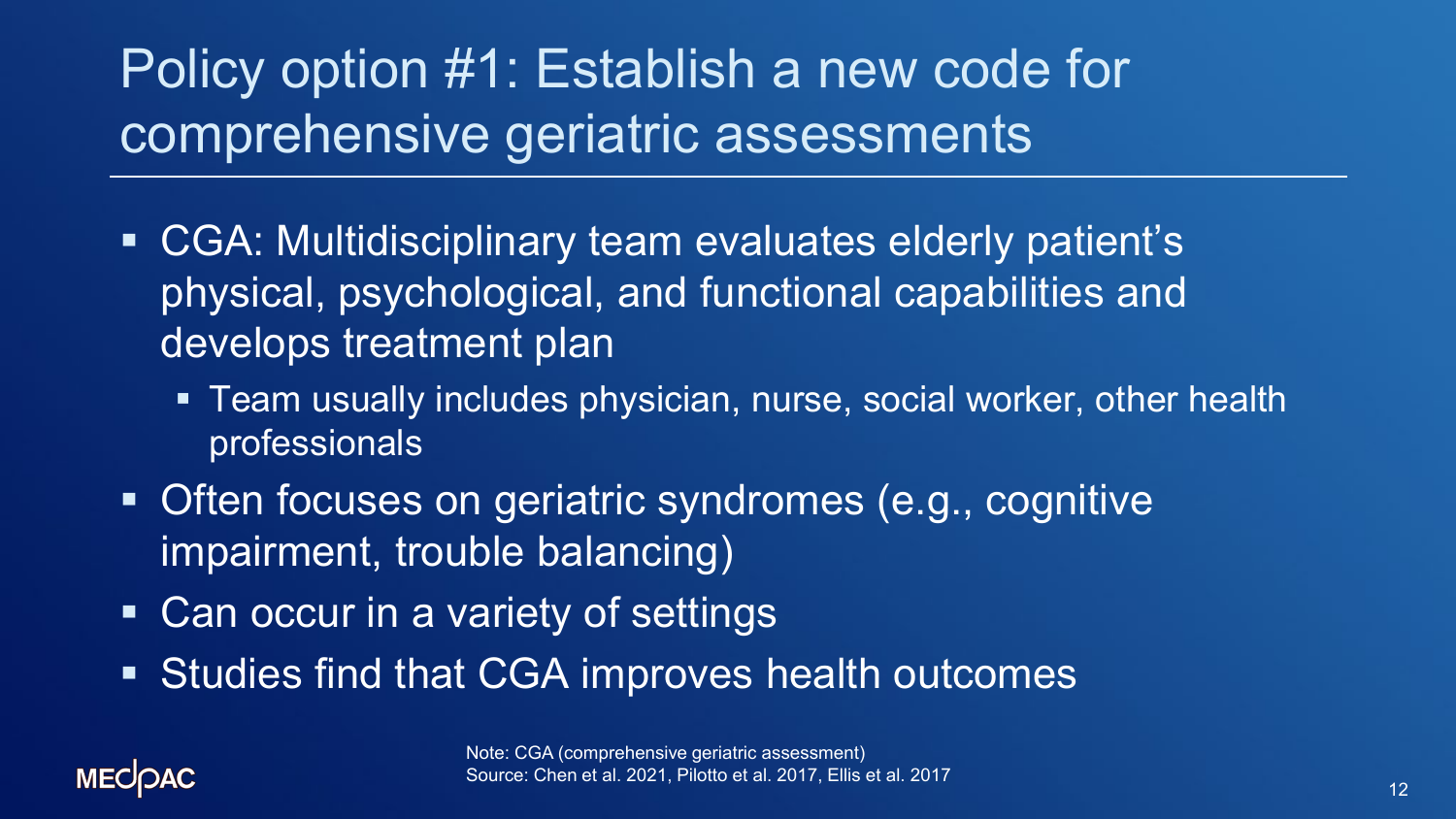# Policy option #1 (cont.)

- Physician fee schedule does not have a billing code for CGA
- Geriatricians use other codes to bill for CGA but they say that other codes don't account for time and resources of CGA
- CMS could create a new code for CGA and set a price for it; this would be budget neutral
- Clinicians other than geriatricians could also bill for this code
- **Should improve payment accuracy and increase payments to** geriatricians, but unlikely to significantly expand number of geriatricians

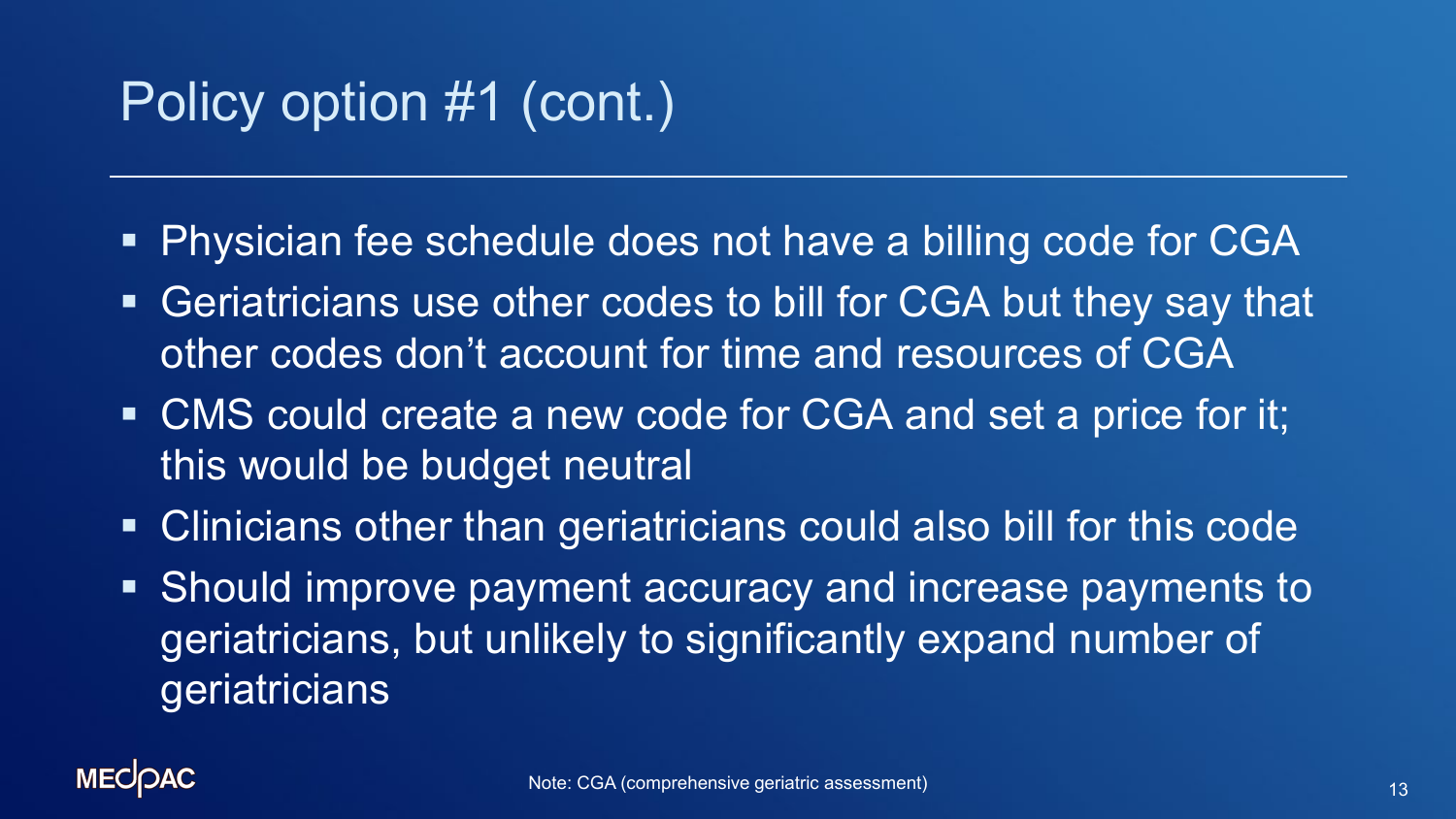Policy option #2: Create scholarship or loan repayment program for clinicians (including NPs and PAs) who focus on geriatrics

- Existing scholarship/loan repayment programs are not targeted to clinicians who provide geriatric care
- We discussed a new program for geriatricians in June 2019 report, but there was skepticism that it would attract more physicians to geriatrics
- **Program could be more attractive to NPs/PAs than physicians** because compensation for NPs/PAs who focus on geriatrics is about the same as compensation for other NPs/PAs

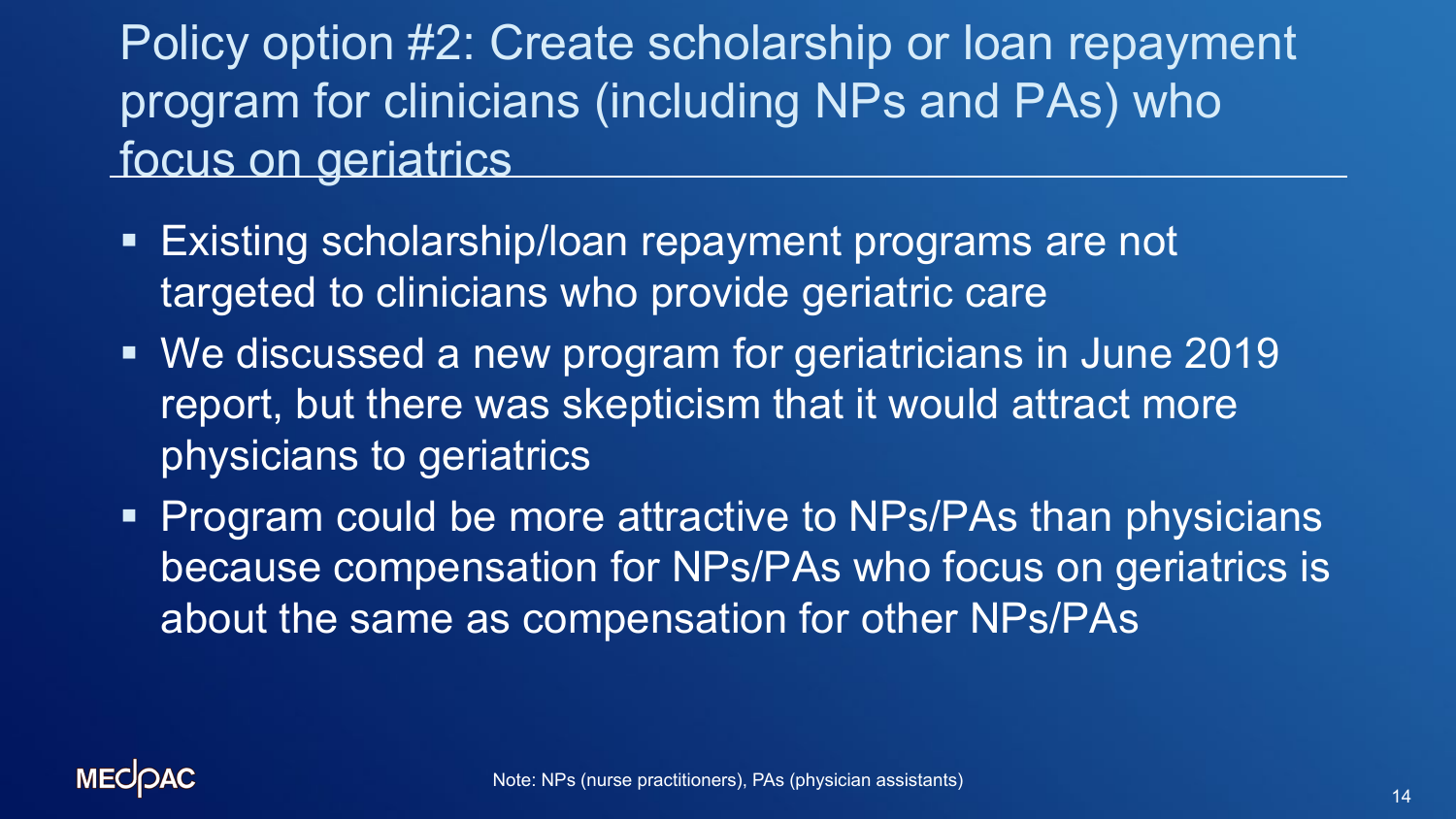## Policy option #2: Design questions

- **How should scholarship/loan repayment program determine** that clinicians are practicing in geriatrics field?
	- Require professional certification, require that clinicians treat a minimum number of elderly patients each year?
- Should program provide scholarships, loan repayment, or both?
- **How many years would clinicians need to provide geriatric** care to qualify for scholarship/loan repayment?
	- Could vary based on amount of subsidy a clinician receives

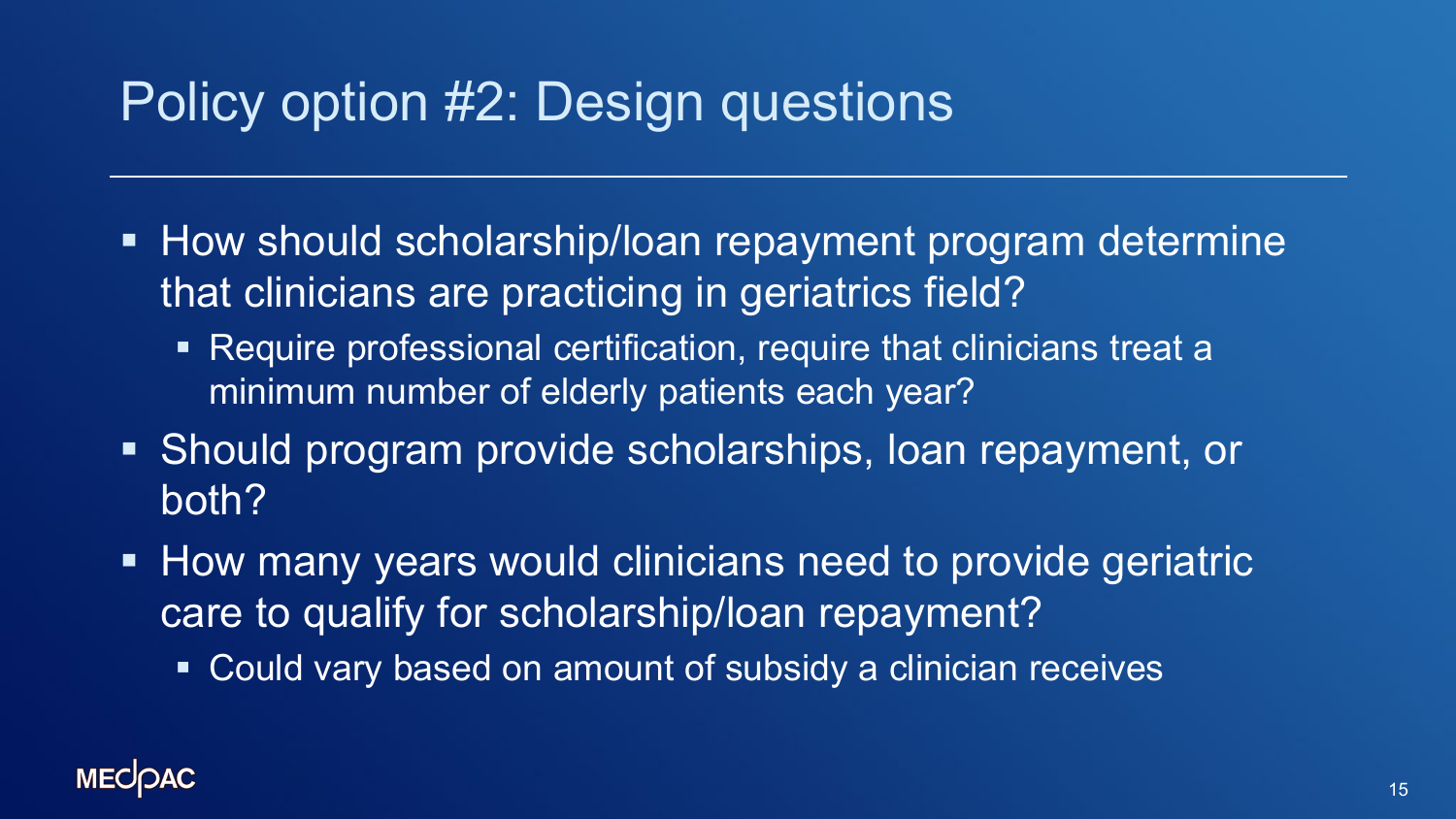### Policy option #3: Require teaching hospitals that receive GME payments to provide training in geriatrics

- Medicare subsidizes GME and has a stake in ensuring that physicians are trained in geriatrics
- Teaching hospitals that receive direct GME or IME payments from Medicare would be required to provide minimum amount of residency training in geriatrics
- **Training should include locations outside of inpatient hospital** because elderly patients receive care in other settings
- Would not increase Medicare spending on GME

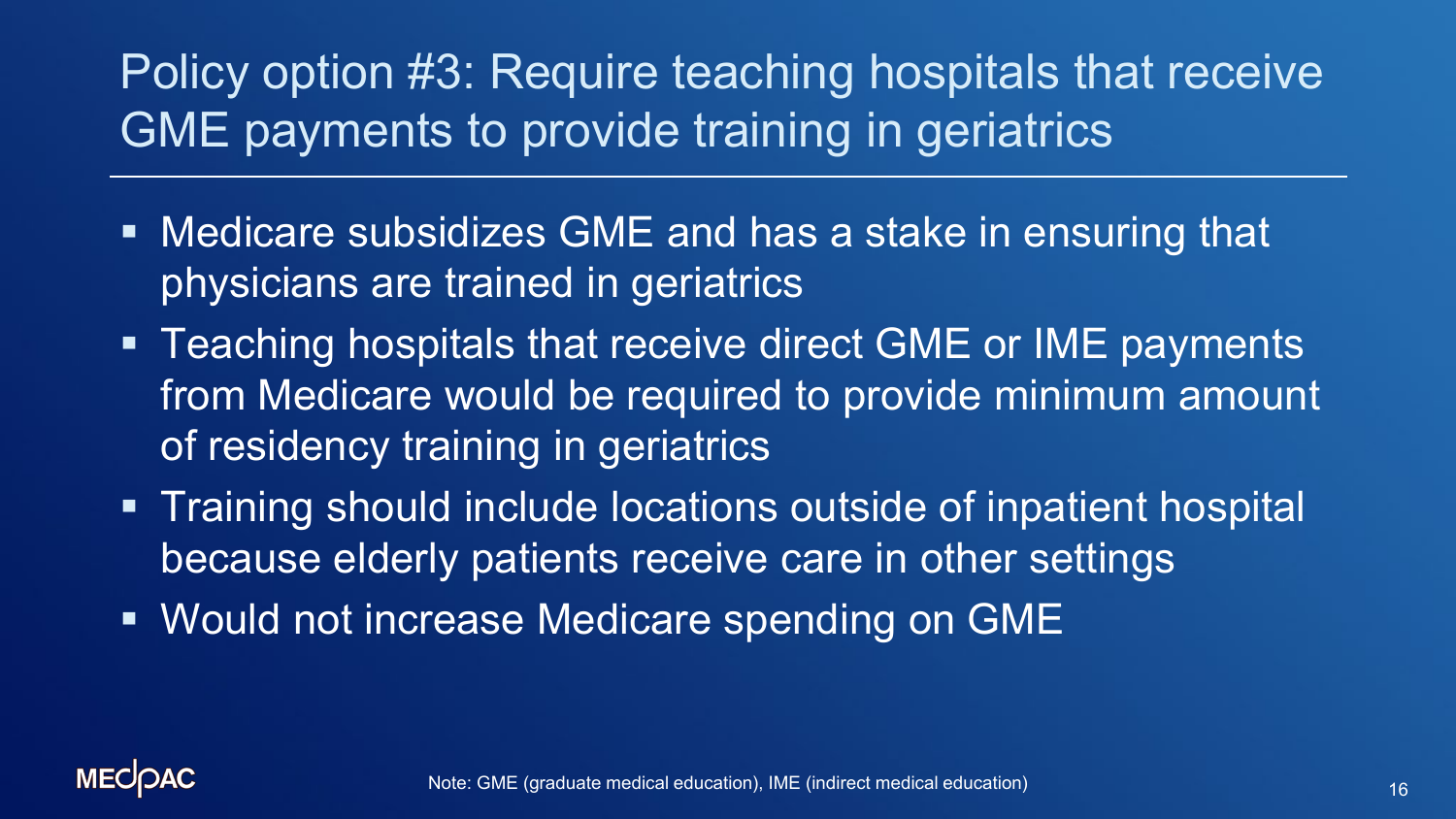### Policy option #3: Design questions

- How to define "geriatrics" training (e.g., would clinical rotations need to be supervised by geriatricians? Should there be a formal curriculum?)
- **How much training should be required?**
- Should amount of training vary by specialty (e.g., family/internal medicine, other medical specialties, surgical specialties)?
- **How should a requirement be enforced (e.g., adjustments to** GME payments)?